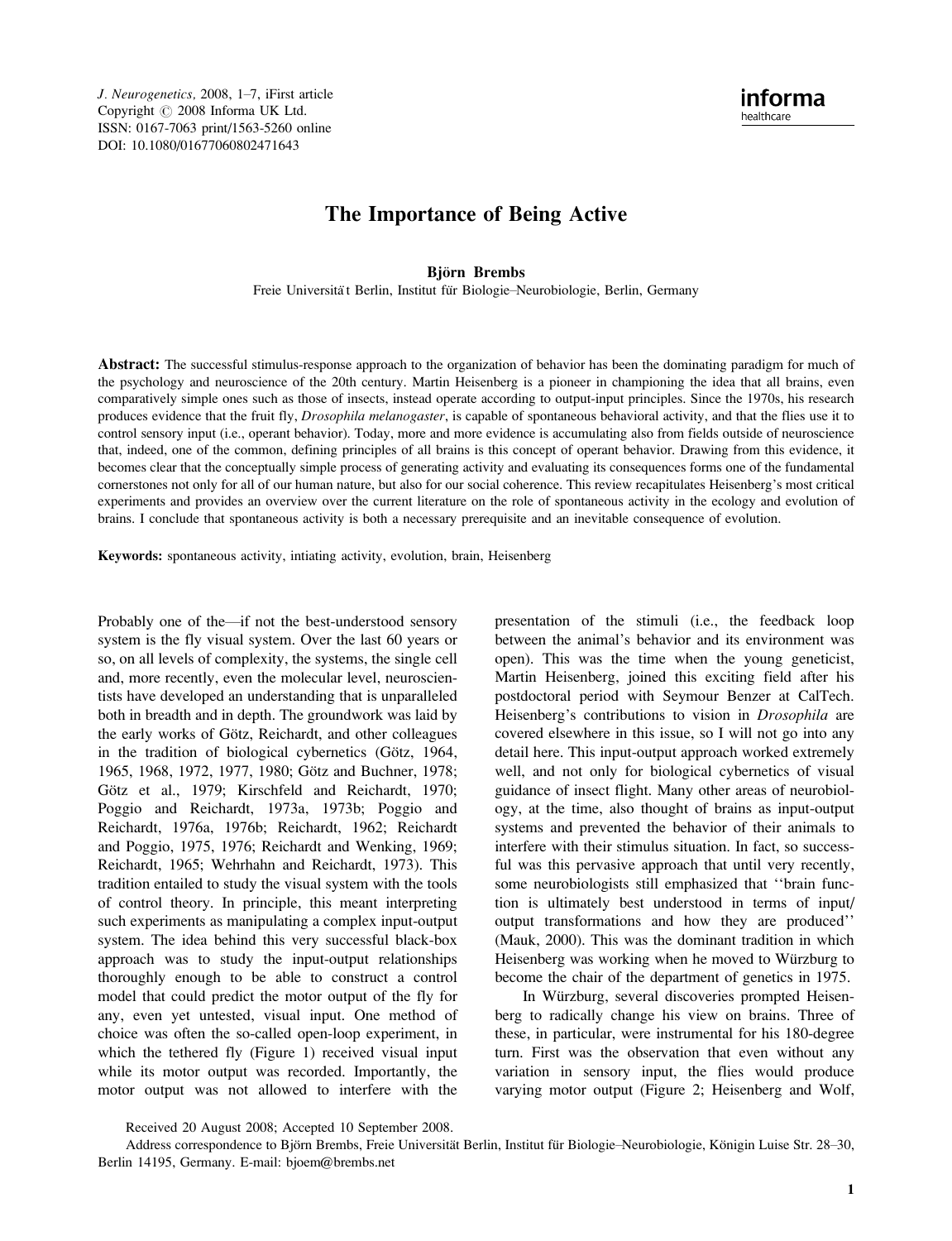

Figure 1. A Drosophila fruit fly, suspended at a copper hook, attached to the head and thorax of the fly by a small drop of glue.

1979). This finding flew in the face of every control theory thus far. A later mathematical analysis of the temporal structure of the flies' behavior in this situation (Maye et al., 2007) confirmed Heisenberg's interpretation that the variability in the behavior of the fly does not stem from a very noisy input-output system, but was generated actively by the fly, independently of any input (i.e., ''initiating activity''; Heisenberg, 1983, 1994). Importantly, Maye et al. (2007) found the same kind of variability in the behavior even when the flies were allowed to control their environment with the feedback loop closed. The second discovery was made with the double-mutant, reduced optic lobes (rol), small optic lobes (sol) (Figure 3). Freely walking or flying wildype flies, in a visually structured rotating environment, have a tendency to turn with the direction of the movement. The *rol sol* double mutant flies still show phototaxis, but are completely devoid of any such directed ''optomotor response.'' The optomotor response was thought to be critical for stabilizing the animal in flight, and thus *rol sol* flies were expected to lack the capacity to use moving visual stimuli for course control and thus should show unstable flight. However, in experiments with tethered flies where the feedback loop between turning behavior and horizontal rotation of the environment was closed, rol sol mutant flies were able to stabilize their flight with respect to visual landmarks and fly straight (i.e., establish optomotor balance; Wolf & Heisenberg, 1986). The interpretation was that rol sol mutant flies are motion sensitive but lacked sensitivity to the direction of motion. This was demonstrated by performing the third critical experiment (Figure 4). After inversion of the feedback loop between behavior and environment, such that attempted left turns lead to a left turn of the environment and thus the visual impression of a right turn, rol sol mutants did not require any more time



Figure 2. Measuring fruit fly spontaneity in a uniform, constant environment. (A) The fly is flying stationarily in a cylindrical arena homogeneously illuminated from behind. The fly's tendency to perform left or right turns (yaw torque) is measured continuously and fed into the computer. (B) Example of yaw torque data. Lower trace is a 5-minute enlargement of the 30 minute upper trace. Variability in two components of the behavior can be observed: slow baseline fluctuations and fast, superimposed torque spikes. Torque spikes correspond to body saccades in free flight.

to stabilize their flight and fly straight than when then loop was closed ''correctly.'' The conclusion that flies are actively initiating activity in order to ''try out'' which motor output controls the environment was confirmed when wild-type flies were subjected to this ''inverting goggles'' experiment. Even wild-type flies, with their optomotor response intact, eventually learned to use turning maneuvers of the ''opposite'' direction to control flight, that is, left-turning maneuvers for the visual impression of right turns and vice versa (Heisenberg and Wolf, 1984; Wolf et al., 1992). These three experiments attacked contemporary control theory from two ends: not only was output not predictable from input, but eliminating the open-loop response or inverting its direction could be compensated by plasticity in the system, such that it would still perform the function in question. Not only were the open loop situations an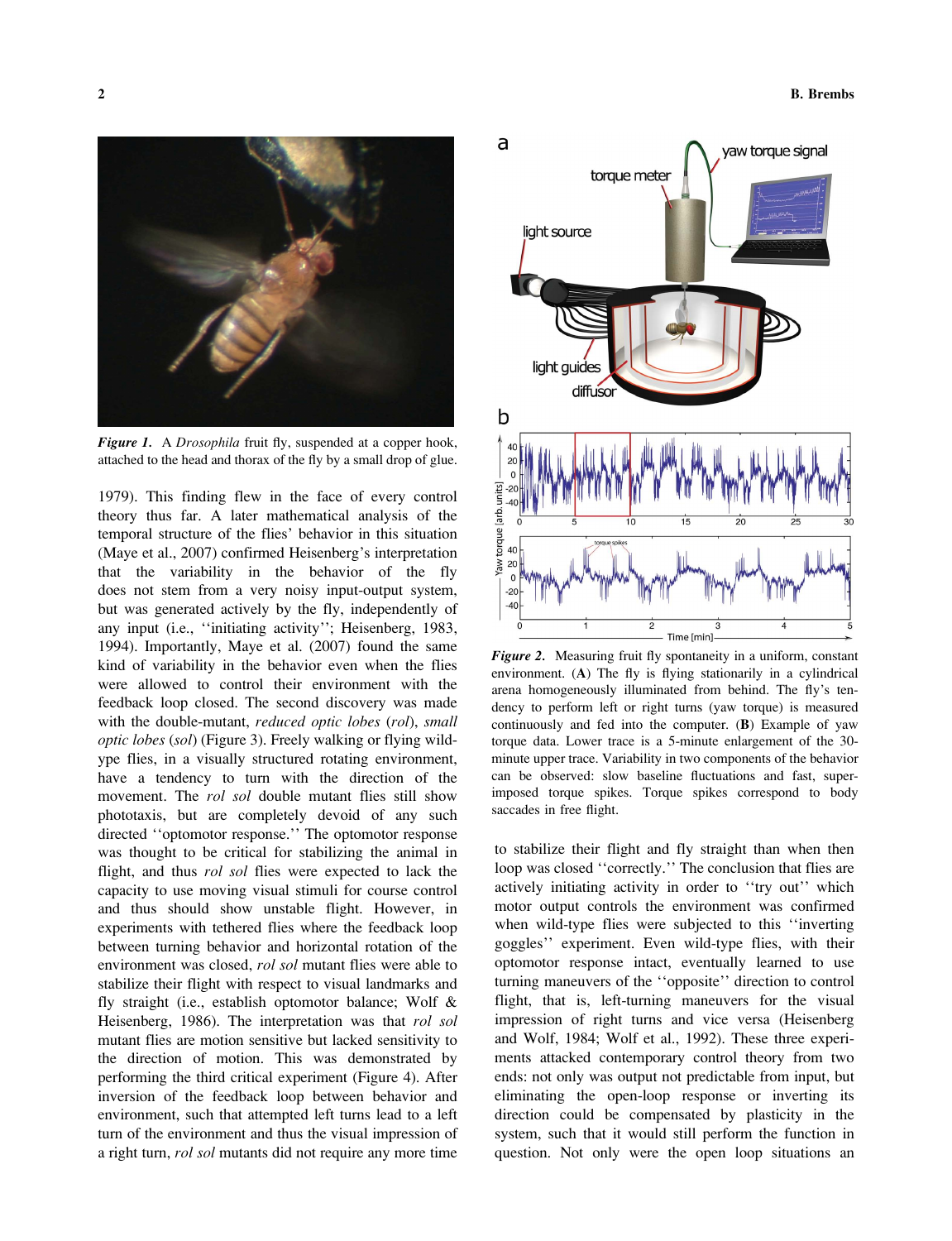

Figure 3. Frontal sections of wild-type (WT) and rol sol mutant brains. In rol sol flies, the optic lobes have about 12% of the wild-type volume. The remaining structures are retinotopically organized with the normal number of ommatidia in the eye and columns in the neuropil. Images courtesy of Martin Heisenberg.

inadequate experimental approach, but the input-output assumption itself proved inadequate as a theoretical construct for understanding even a fly brain. These experiments prompted Heisenberg to abandon this pervasive, successful approach and pursue a radically different research direction: how animals use their capacity for initiating output to control their sensory input. Today, 30 years later, more and more evidence—not only from neuroscience\*is accumulating that while computing input-output relations may be an important feature of



Figure 4. "Inverting goggles" experiment. Whenever the tethered fly attempts a turning maneuver, the fly's visual panorama is rotated in the same direction. In the depicted example, a right-turning maneuver leads to a rotation of the panorama to the right. In this situation, any attempts of the fly to follow the stripe will lead to a catastrophic feedback of increasing speed of the stripe and yaw torque of the fly in the same direction. Nevertheless, flies learn to generate turning maneuvers in the opposite direction in order to establish a zero net rotation of the stripe (optomotor balance). Fly drawing courtesy of Reinhard Wolf.

brains, computing such output-input relations (e.g., in socalled forward models; Webb, 2004) is probably equally, if not more, fundamental to the organization of behavior. In the remainder of this paper, I will try to provide a short sketch of the literature today that is supporting Heisenberg's early insight.

If we allow ourselves to anthropomorphize, Heisenberg's observation that flies with a constant stimulus situation still produce variable behaviors may not be all that surprising. We have all experienced how difficult it is to stay absolutely still, maybe even how horrible it feels to be forced not to move. We want to move and we want to decide what body part to move when and where the movement should go. We all feel the very basic notion that we possess a certain flexibility in our choices (Montague, 2008). Bereaving humans of such freedom is frequently used as punishment, and the bereft do invariably perceive this limited freedom as undesirable. This experience of freedom is an important characteristic of what it is like to be human. It stems, in part, from our ability to behave variably. Voltaire expressed this intuition in saying, ''Liberty then is only and can be only the power to do what one will'' (Voltaire, 1752/1924). However the concept that we can decide to behave differently, even under identical circumstances, underlies not only our justice systems, but our electoral systems, educational systems, parenting, and, basically, all other social systems also presuppose behavioral variability and at least a certain degree of freedom of choice. Games and sports would be predictable and boring without our ability of constantly changing our behavior in always the same settings. Faced with novel situations, humans and most animals increase their behavioral variability (Bunzeck and Duzel, 2006; Roberts and Gharib, 2006; Shahan and Chase, 2002). Animals even vary their behavior when a more stereotyped behavior would be more efficient (Krechevsky, 1937). Inasmuch as behavioral variability between individuals has genetic components, it is a crucial factor of niche exploitation in evolution. Moreover, behavioral variability within individuals has been shown to be ecologically advantageous in game theoretical studies (Brembs, 1996; Glimcher, 2003, 2005; Glimcher and Rustichini, 2004; McNamara et al., 2004; Platt, 2004), in pursuit-evasion contests such as predatorprey interactions (''protean strategy'') (Driver and Humphries, 1988; Grobstein, 1994; Miller, 1997; Shultz and Dunbar, 2006), in exploration and foraging (Belanger and Willis, 1996; Viswanathan et al., 1999), in mobbing attack patterns by birds, and in the variation of male songbirds' songs (Neuringer, 2004). Clearly, invariable behavior will be exploited (Jablonski and Strausfeld, 2000, 2001; Miller, 1997) and leaves an organism helpless in unpredictable situations (Greenspan, 2005; Heisenberg, 1994).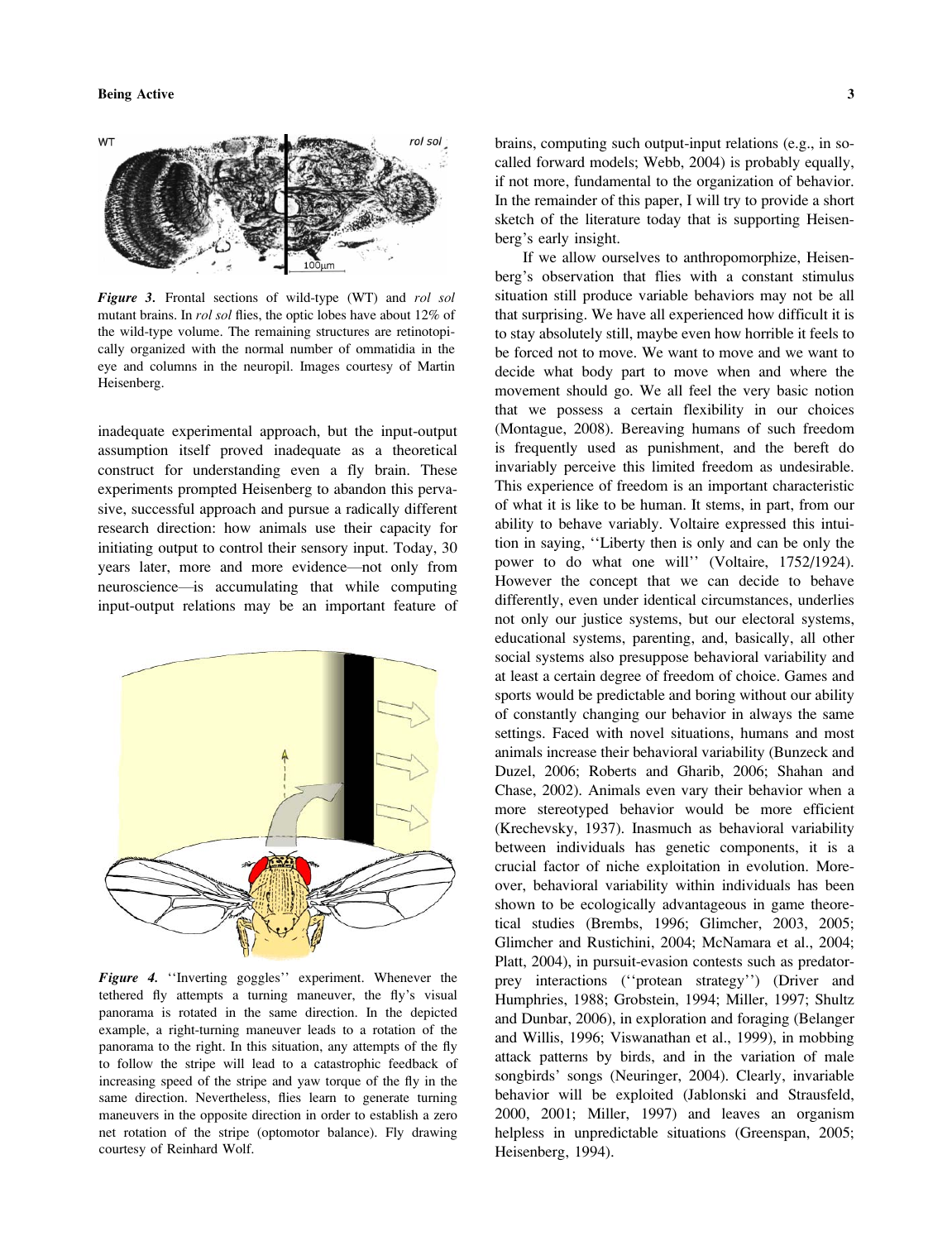Thus, competitive success and evolutionary fitness of all ambulatory organisms rely critically on intact behavioral variability as an adaptive brain function. But, relative freedom from environmental contingencies is a necessary, but most often not a sufficient, criterion for such accomplishments. Tightly connected to the ability to produce variable behavior is the ability to use the effects of these behaviors to control the environment. The incoming stream of sensory information is noisy and fluctuates for any number of reasons. Any covariance between the behavioral variations and those of sensory input indicates that the latter are consequences of the behavior and can thus be controlled be the animal (Bays et al., 2006; Wegner, 2002). Every animal relies heavily on this on-line detection system for when the animal itself is the reason for any environmental fluctuation. This function is so paramount that we humans express our delight over control of our environment (including other people) already as children, by, for example, shrieking in excitement when Dad jumps after a ''boo'' or proudly presenting Mom with ''look what I can do!''. Later, children find pleasure in building airplane models, become carpenters with a delight for shaping wood, artists feeling gratified creating art out of the simplest materials, musicians enjoying mastering their instrument to perfection, athletes, scientists, engineers, managers, or cunning politicians. Using trial and error, we have shaped our world from caves to skyscrapers, from horses to jet planes, from spears to hydrogen bombs. Cultural or religious rituals (e.g., rain dance) and superstition may have developed as a means to create a feeling of control where, ultimately, there is none. Clearly, behaving flexibly in order to control our environment is at the heart of human nature and probably affects more aspects of our daily lives than any other brain function. So essential is such functioning that even very simple brains possess it. Even Drosophila prefers a situation in which it controls its environment over one where it does not. If certain flight directions are experimentally superimposed with uncontrollable visual movements, flies quickly avoid such directions and fly only in areas of full control (Heisenberg et al., 2001). This experiment demonstrates that control over environmental stimuli is inherently rewarding already for numerically simple, but very likely also for all other, brains. The same experiment also helps to understand how the *rol sol* mutants managed to fly straight: The flies spontaneously varied their motor output (''trying out'') until they could control absolute movement (i.e., independently of direction) in their environment. Obviously, rol sol mutants are using an operant strategy to control their stimulus situation (Wolf and Heisenberg, 1986). The same strategy also must underlie the capacity of wild-type flies to master the ''inverting goggles'' experiment.

By detecting what component of the sensory stream is controlled by our own actions, operant behavior also underlies the distinction between observing and doing (i.e., differentiating between self and non-self). It is thought that one of the main principles behind operant behavior is the so-called reafference principle (Todorov, 2004; von Holst and Mittelstaedt, 1950; Webb, 2004). We compare our behavioral output (efference) with incoming sensory input (afference) to detect when we are the ones authoring environmental change (Bays et al., 2006; Wegner, 2002; Wolf and Heisenberg, 1991). One almost iconographic example of such behavior is to perform various spontaneous movements in front of a mirror to detect whether it is us we are perceiving. Even animals perform such movements in front of a mirror (Plotnik et al., 2006; Prior et al., 2008; Reiss and Marino, 2001). This automatic detection mechanism explains why we cannot tickle ourselves (Bays et al., 2006), why we perceive a stable visual world despite our frequent quick, or saccadic, eye movements (Sommer and Wurtz, 2006), and is reflected in different brain-activation patterns between self-generated and exogenous visual stimulation (Matsuzawa et al., 2005). It is thought that the detection is accomplished via an efference copy (or corollary discharge) of the motor command, which is compared to incoming afferent signals to distinguish re- from exafference. Such a differentiation has been implied to demonstrate causal reasoning in rats (Blaisdell et al., 2006; Clayton and Dickinson, 2006; Waldmann et al., 2006). Even robots can use such ''self-modeling'' to generate a continuously updated model of themselves and their environment (Bongard et al., 2006). The brain, then, uses this model to predict the sensory consequences of behavior, and the integration of this prediction with the actual sensory information is used to produce an estimate of sensory space that is enhanced over predictions from either ex- or reafferent stimulation alone (Vaziri et al., 2006). This effect of operant enhancement of sensory cues can be observed also in the fruit fly (Brembs and Plendl, 2008; Heisenberg et al., 2001), monkey (Kornell and Terrace, 2007), human (James, 1890; Slamecka and Graf, 1978), and robot (Gutnisky and Zanutto, 2004b) learning and may explain why starlings, but not tamarin monkeys, can recognize patterns defined by so-called recursive grammar (Marcus, 2006). Such control of sensory input has often been termed ''goal-directed'' behavior or action. At its basis lies the capacity to generate spontaneous variability: initiating activity. This perspective provides an intuitive understanding of the rewarding properties of being in control of the environment. Setting and obtaining goals is inherently rewarding (Kim et al., 2006). This reward ensures that individuals always actively strive to control. Expecting sensory feedback signals can go so far that willing to move a limb can lead to the illusion of limb movement, even if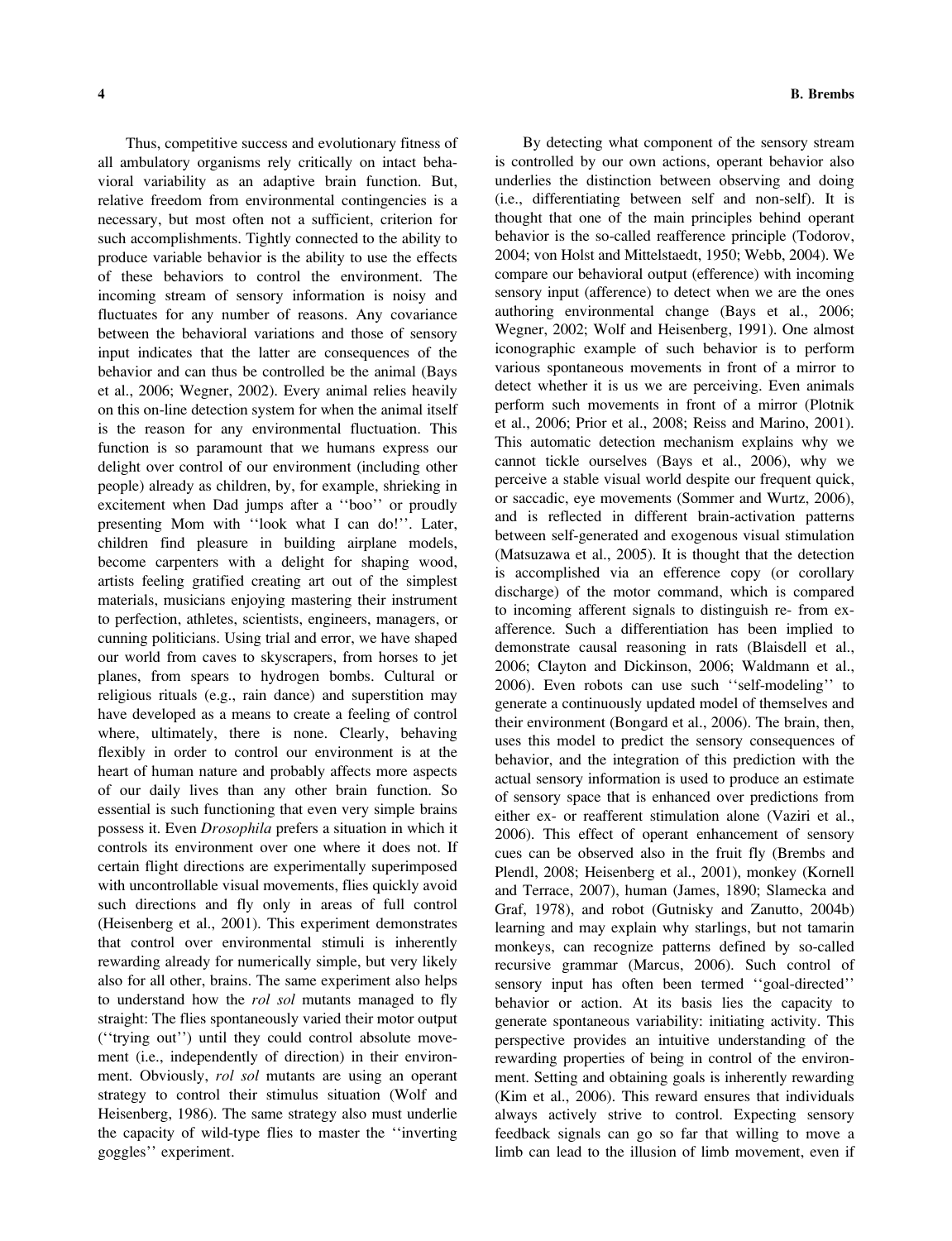#### Being Active **5** the set of the set of the set of the set of the set of the set of the set of the set of the set of the set of the set of the set of the set of the set of the set of the set of the set of the set of the set

none occurred (Gandevia et al., 2006). One may also say that we so want our actions to have an effect that we sometimes develop a bad conscience even when we have not done anything wrong.

At the same time, by controlling the environmental input by using operant feedback loops, individuals exert their effect not only on themselves, but their survival and procreation in the environment they shape for themselves directly affects evolution. This has been shown in the field, for example, for western bluebirds, which dissociate into different niches according to their level of aggression (Duckworth, 2006). In humans, such mechanisms have been proposed to explain otherwise hard-to-understand phenomena, such as high IQ heritability estimates and associated paradoxa (i.e., increasing IQ heritability with age/experience and the ''Flynn effect'' of increasing IQ over generations) (Dickens and Flynn, 2001; Toga and Thompson, 2005). Another good example is the evolution of brain size. Most inter- and intraspecific interactions can be conceptualized as pursuit-evasion contests (e.g., predator/prey, male/female, dominant/subordinate, etc.). There are two reports on such contests leading to increased brain size. The first details how small-brained prey are more likely to be caught by predators, presumably because their capacity for behavioral variability is also smaller (Shultz and Dunbar, 2006). The second shows that the largest relative brain sizes among primate species are associated with monogamous mating systems, raising the suspicion that unpredictable mating strategies are the most successful ones in monogamous species (Schillaci, 2006). Other research in birds ties the evolution of brain size both to behavioral variability and migration: birds with larger brains are both more likely to be sedentary and cope better in novel environments. The hypothesis here is that a sedentary lifestyle in seasonally changing habitats requires significant behavioral flexibility. Operant feedback provides flexible birds with more resources, which enable them to support larger brains, which, in turn, generate more behavioral variability: Brain size and behavioral flexibility coevolved to outcompete other, smaller-brained birds that migrate in order to survive (Pravosudov et al., 2007; Sol et al., 2005a,b). Thus, the interdependence of brain size, the level of behavioral variability it provides, and the energy supply by which it is constrained are starting to unravel.

## **CONCLUSIONS**

With this short overview, I hope to have shown that without initiating activity, there would not be any brains for us to study. Such spontaneous activity is both a necessary prerequisite and an inevitable consequence of evolution. Ultimately, the conceptually simple process of generating activity and evaluating its consequences forms one of the fundamental cornerstones not only for all of our human nature, but also for our social coherence: human nature as described in planning, willing, and controlling our behavior (Frith et al., 1991; Knight et al., 1995; Lezak, 1995; Owen, 1997; Wegner, 2002) and our social coherence, as based on cooperation (Gutnisky and Zanutto, 2004a; McNamara et al., 2004; Sanabria et al., 2003). Martin Heisenberg is a visionary and a pioneer in the neurobiological study of these and related neural processes. Only recently has his view of the primarily active nature of brains started to gain a more widespread acceptance among biologists.

#### ACKNOWLEDGMENTS

The author would like to thank Martin Heisenberg for his continued support and encouragement, for sharing his knowledge, experience, and wisdom, and for his way of leading by example.

Declaration of interest: The author reports no conflict of interest. The author alone is responsible for the content and writing of this paper.

## **REFERENCES**

- Bays, P. M., Flanagan, J. R. & Wolpert, D. M. (2006). Attenuation of self-generated tactile sensations is predictive, not postdictive. PLoS Biol, 4(2), e28.
- Belanger, J. H. & Willis, M. A. (1996). Adaptive control of odor-guided locomotion: behavioral flexibility as an antidote to environmental unpredictability. Adapt Behav, 4(3– 4),  $217 - 253$ .
- Blaisdell, A. P., Sawa, K., Leising, K. J. & Waldmann, M. R. (2006). Causal reasoning in rats. Science, 311(5763), 1020 1022.
- Bongard, J., Zykov, V. & Lipson, H. (2006). Resilient machines through continuous self-modeling. Science, 314(5802), 1118-1121.
- Brembs, B. (1996). Chaos, cheating, and cooperation: potential solutions to the Prisoner's Dilemma.  $Oikos$ , 76(1), 14–24.
- Brembs, B. & Plendl, W. (2008). Double dissociation of PKC and AC manipulations on operant and classical learning in Drosophila. Curr Biol, 18(15), 1168-1117.
- Bunzeck, N. & Duzel, E. (2006). Absolute coding of stimulus novelty in the human substantia nigra/VTA. Neuron, 51(3), 369-379.
- Clayton, N. & Dickinson, A. (2006). Rational rats. Nat Neurosci, 9(4), 472-474.
- Dickens, W. T. & Flynn, J. R. (2001). Heritability estimates versus large environmental effects: the IQ paradox resolved. Psychol Rev, 108(2), 346-369.
- Driver, P. M. & Humphries, N. (1988). Protean behavior: the biology of unpredictability. Oxford, England: Oxford University Press.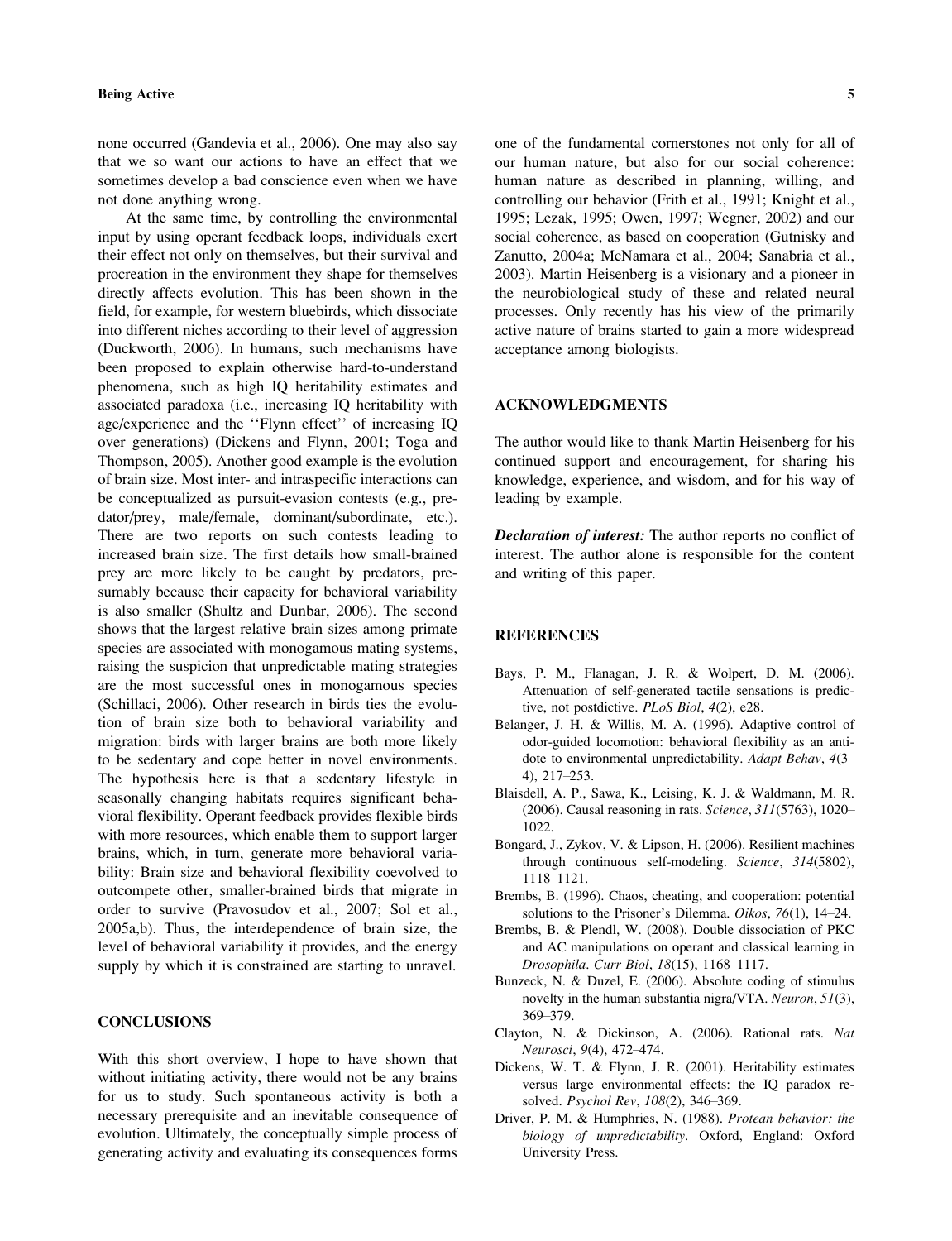- Duckworth, R. (2006). Aggressive behaviour affects selection on morphology by influencing settlement patterns in a passerine bird. Proc. R. Soc. Lond. B, 273(1595): 1789-95.
- Frith, C. D., Friston, K., Liddle, P. F. & Frackowiak, R. S. (1991). Willed action and the prefrontal cortex in man: a study with PET. Proc R Soc Lond B Biol Sci, 244(1311), 241246.
- Gandevia, S. C., Smith, J. L., Crawford, M., Proske, U. & Taylor, J. L. (2006). Motor commands contribute to human position sense. J Physiol (Lond),  $571(3)$ ,  $703-710$ .
- Glimcher, P. (2003). Decisions, Uncertainty, and the Brain: the Science of Neuroeconomics. Cambridge, Massachusetts, USA: MIT.
- Glimcher, P. W. (2005). Indeterminacy in brain and behavior. Annu Rev Psychol, 56, 25-56.
- Glimcher, P. W. & Rustichini, A. (2004). Neuroeconomics: the consilience of brain and decision. Science, 306(5695), 447-452.
- Götz, K. G. (1964). Optomoter studies of the visual system of several eye mutants of the fruit fly. Drosophila. Kybernetik, 2, 77-92.
- Götz, K. G (1965). The optical transfer properties of the complex eyes of *Drosophila. Kybernetik*, 2, 215–221.
- Götz, K. G. (1968). Flight control in Drosophila by visual perception of motion. Kybernetik, 4, 199-208.
- Götz, K. G. (1972). Principles of optomotor reactions in insects. Bibl Ophthalmol, 82, 251-259.
- Götz, K. G. (1980). Visual guidance in *Drosophila*. Basic Life Sci, 16, 391-407.
- Götz, K. G., & Buchner, E. (1978). Evidence for one-way movement detection in the visual system of Drosophila. Biol Cybern, 31, 243-248.
- Götz, K. G., Hengstenberg, B., & Biesinger, R. (1979). Optomotor control of wingbeat and body posture in  $Drosophila. Biol Cybern, 35, 101–112.$
- Greenspan, R. J. (2005). No critter left behind: an invertebrate renaissance. Curr Biol, 15(17), R671-R672.
- Grobstein, P. (1994). Variability in behavior and the nervous system. In Ramachandran, V. S. (Ed.), Encyclopedia of Human Behavior (Vol. 4, pp. 447–458). New York: Academic Press.
- Gutnisky, D. A. & Zanutto, B. S. (2004a). Cooperation in the iterated Prisoner's Dilemma is learned by operant conditioning mechanisms. Artif Life,  $10(4)$ , 433-461.
- Gutnisky, D. A. & Zanutto, B. S. (2004b). Learning obstacle avoidance with an operant behavior model. Artif Life,  $10(1)$ , 65-81.
- Heisenberg, M. (1983). Initiale aktivität und willkürverhalten bei tieren. Naturwissenschaften, 20, 70-78.
- Heisenberg, M. (1994). Voluntariness (willkürfähigkeit) and the general organization of behavior. Life Sci Res Rep, 55,  $147 - 156$ .
- Heisenberg, M. & Wolf, R. (1979). On the fine structure of yaw torque in visual flight orientation of drosophila-melanogaster. J Comp Physiol A Sens Neural Behav Physiol, 130(2), 113-130.
- Heisenberg, M. & Wolf, R. (1984). Vision in Drosophila. Genetics of Microbehavior. Berlin, Heidelberg, New York, Tokyo: Springer.
- Heisenberg, M., Wolf, R. & Brembs, B. (2001). Flexibility in a single behavioral variable of *Drosophila*. Learn Mem, 8(1),  $1 - 10$ .
- Jablonski, P. G. & Strausfeld, N. J. (2000). Exploitation of an ancient escape circuit by an avian predator: prey sensitivity to model predator display in the field. Brain Behav Evol,  $56(2)$ , 94-106.
- Jablonski, P. G. & Strausfeld, N. J. (2001). Exploitation of an ancient escape circuit by an avian predator: relationships between taxon-specific prey escape circuits and the sensitivity to visual cues from the predator. Brain Behav Evol, 58(4), 218-240.
- James, W. (1890). The Principles of Psychology. New York: Holt.
- Kim, H., Shimojo, S. & O'Doherty, J. P. (2006). Is avoiding an aversive outcome rewarding? Neural substrates of avoidance learning in the human brain. PLoS Biol, 4(8), 233.
- Kirschfeld, K. & Reichardt, W. (1970). Optomotor experiments on Musca with linearly polarized light]. Z Naturforsch B, 25(2), 228.
- Knight, R. T, Grabowecky, M. F, & Scabini, D. (1995). Role of human prefrontal cortex in attention control. Adv Neurol, 66, 21-34; discussion 34-26.
- Kornell, N. & Terrace, H. S. (2007). The generation effect in monkeys. Psychol Sci, 18(8), 682-685.
- Krechevsky, I. (1937). Brain mechanisms and variability II. Variability where no learning is involved. J Compar Physiol Psychol,  $23$ ,  $139-160$ .
- Lezak, M. D. (1995). Neuropsychological Assessment (3rd edn). New York: Oxford University Press.
- Marcus, G. F. (2006). Language: startling starlings. Nature, 440(7088), 1117–1118.
- Matsuzawa, M., Matsuo, K., Sugio, T., Kato, C. & Nakai, T. (2005). Temporal relationship between action and visual outcome modulates brain activation: an fMRI study. Magn Reson Med Sci, 4(3), 115-121.
- Mauk, M. D. (2000). The potential effectiveness of simulations versus phenomenological models. Nat Neurosci, 3(7), 649-651.
- Maye, A., Hsieh, C.-H., Sugihara, G. & Brembs, B. (2007). Order in spontaneous behavior. PLoS One, 2, e443.
- McNamara, J. M., Barta, Z. & Houston, A. I. (2004). Variation in behaviour promotes cooperation in the Prisoner's Dilemma game. Nature, 428(6984), 745-748.
- Miller, G. F. (1997). Protean primates: The evolution of adaptive unpredictability in competition and courtship. In Whiten, A., & Byrne, R. W. (Eds.), Machiavellian Intelligence II: Extensions and Evaluations (pp. 312-340). Cambridge: Cambridge University Press.
- Montague, P. R. (2008). Free will. Curr Biol, 18(14), R584-R585.
- Neuringer, A. (2004). Reinforced variability in animals and people: implications for adaptive action. Am Psychol, 59(9), 891-906.
- Owen, A. M. (1997). Cognitive planning in humans: neuropsychological, neuroanatomical, and neuropharmacological perspectives. Prog Neurobiol, 53(4), 431-450.
- Platt, M. L. (2004). Unpredictable primates and prefrontal cortex. Nat Neurosci, 7(4), 319-320.